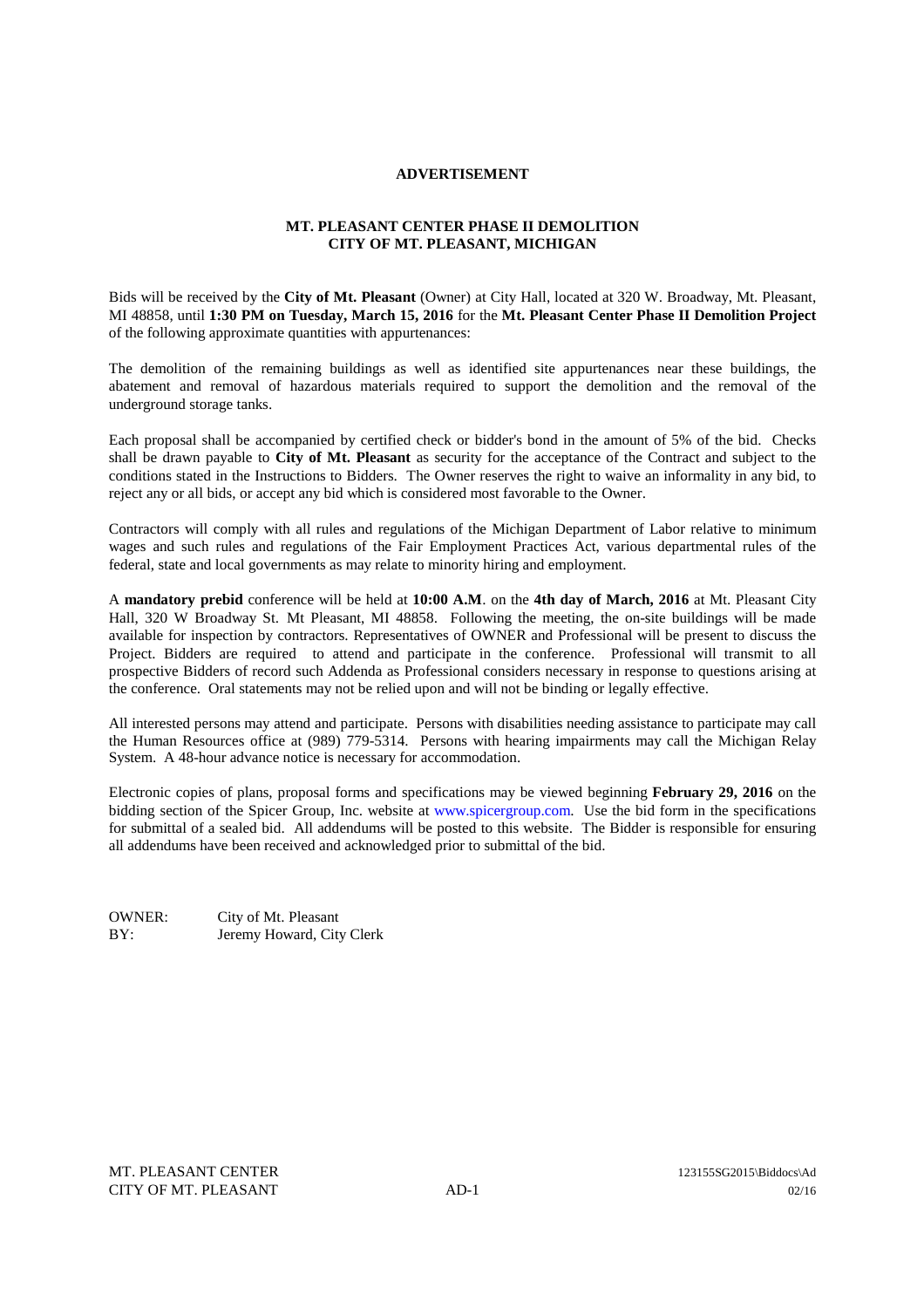| <b>Building Number</b> | Name                        | Year | Sq. Ft. |
|------------------------|-----------------------------|------|---------|
| 5                      | Cottage 5                   | 1966 | 57580   |
| 7                      | Cottage 7                   | 1955 | 26610   |
| 8                      | Cottage 8                   | 1955 | 26610   |
| 9                      | Cottage 9                   | 1957 | 26610   |
| 10                     | Cottage 10                  | 1957 | 28710   |
| 11                     | Cottage 11                  | 1957 | 28710   |
| 12                     | Cottage 12                  | 1957 | 28710   |
| 35                     | Power Plant                 | 1956 | 20460   |
| 36                     | Laundry                     | 1955 | 13710   |
| 37                     | <b>Service Building</b>     | 1956 | 42940   |
| 38                     | <b>Maintenance Building</b> | 1966 | 16060   |
| 75                     | <b>Block Garage</b>         | 1927 | 1310    |
| 79                     | <b>Incinerator Building</b> | 1964 | 400     |
| 99                     | Residence                   | 1957 | 2130    |
| 100                    | Residence                   | 1957 | 3540    |
| 111                    | <b>Implement Shed</b>       | 1931 | 1680    |
| 113                    | Cottage Storage             |      | 2880    |
| n/a                    | Tunnels*                    |      |         |
| n/a                    | UST**                       |      |         |

\*Contractor to verify tunnel diemsions

\*\*Four closed-in-place 20,000-gallon underground storage tanks